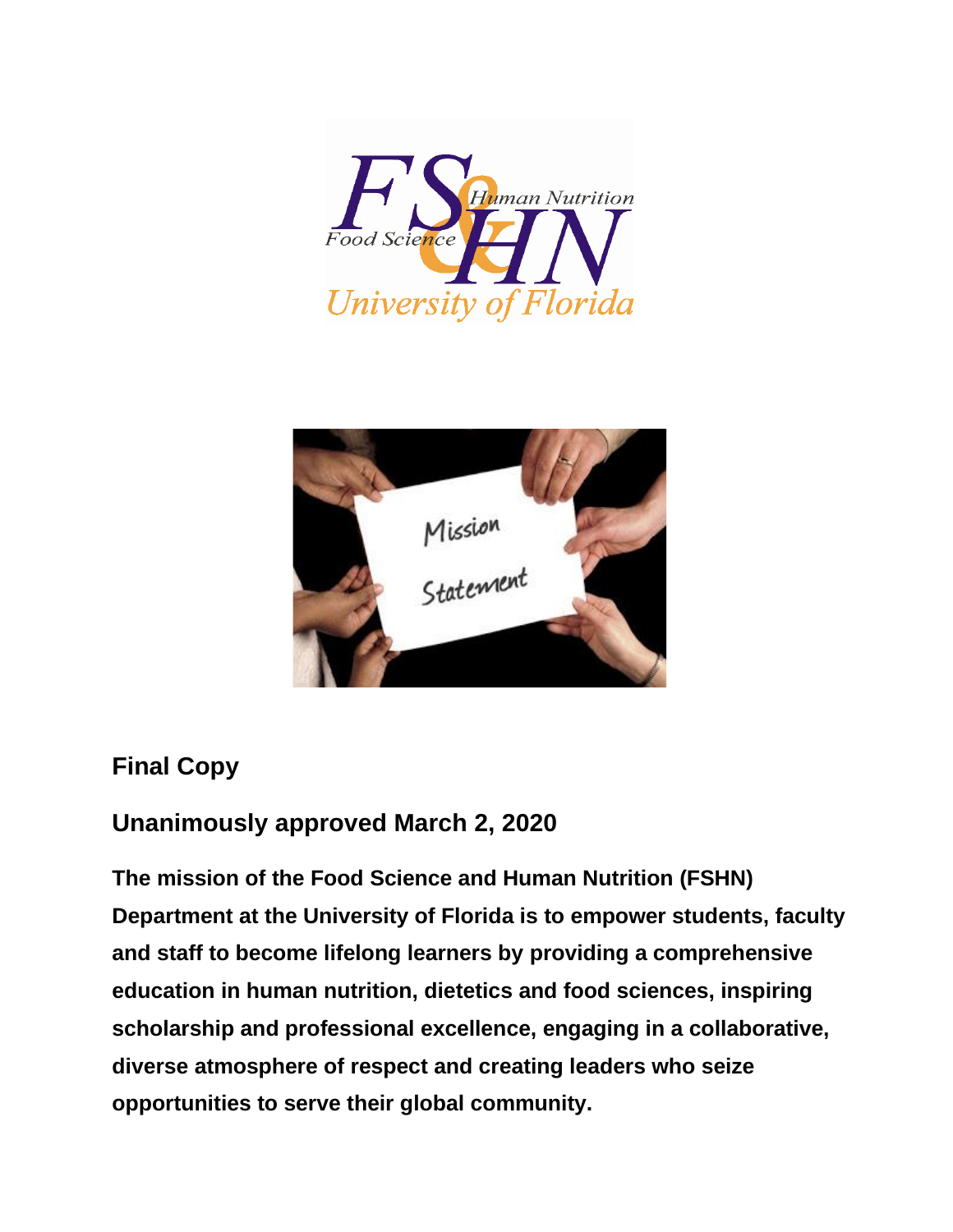

# Bylaws of the Food Science and Human Nutrition Department

#### PREAMBLE

In concurrence with the University of Florida Board of Trustees on December 5, 2003, the following definition and purpose of Shared Governance…

"Shared Governance" is the participation of administrators, faculty, staff and students in the decisionand policy-making process. The purpose of shared governance is to provide avenues to University improvement and productivity through the creation of a partnership based on mutual respect and collaboration. Such shared responsibility entails working toward mutual goals established by a fully enfranchised University community and therefore collaborative participation in: a) the identification of University priorities, b) the development of policy, c) defining the University's responsibility for ethical leadership, d) enhanced community partnerships, and e) the governance of the university as a whole…" (From IFAS Constitution, August 15th, 2008)

…will be implemented by the Food Science & Human Nutrition Department, which will abide by the following bylaws in its governance.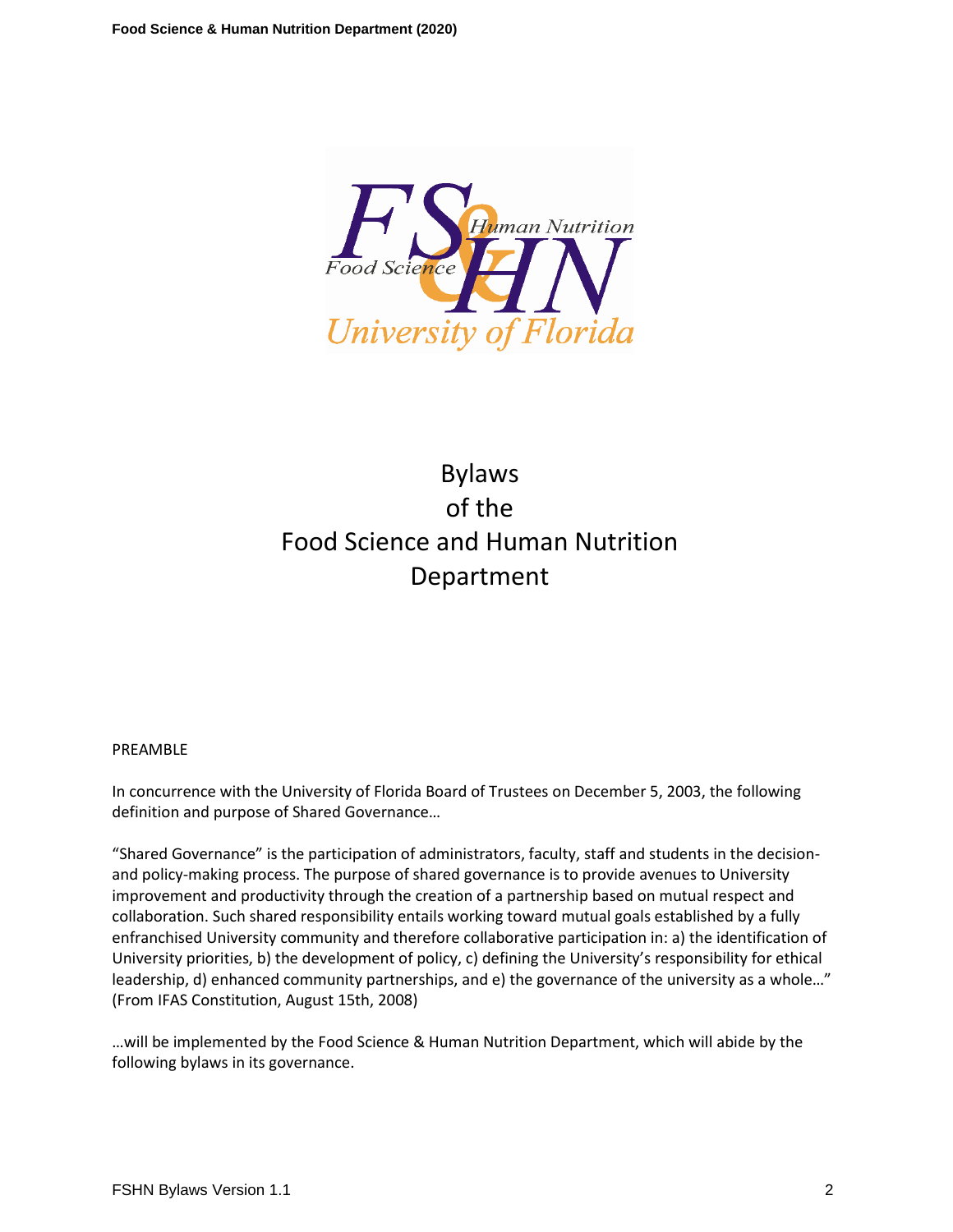# Table of Contents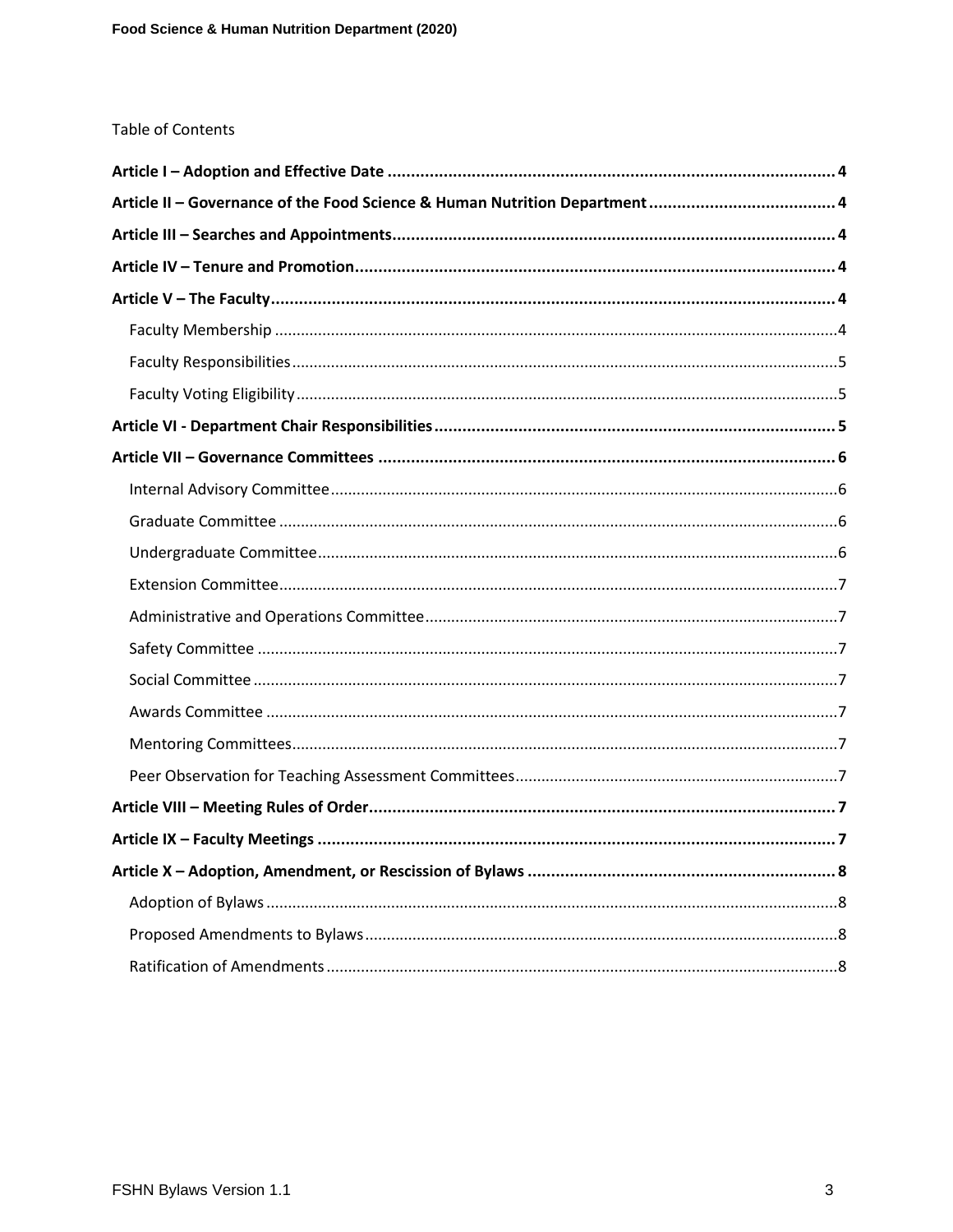# <span id="page-3-0"></span>Article I – Adoption and Effective Date

Adoption of the FSHN bylaws shall require a two-thirds majority of the total number of eligible FSHN Faculty, as defined herein.

These bylaws shall become effective upon approval by the FSHN Faculty and acceptance by Senior Vice President of Agriculture & Natural Resources.

These bylaws contain several hyperlinks to shared governance documents and other web pages. For the purposes of this document, updating URLs does not rise to the level amendment of the bylaws and thus does not require a faculty vote.

### <span id="page-3-1"></span>Article II – Governance of the Food Science & Human Nutrition Department

The [Food Science & Human Nutrition Department \(FSHN\)](http://fshn.ifas.ufl.edu/) shall follow the rules and procedures as outlined in its bylaws (this document). These Bylaws are superseded by the [Constitution of the University](http://faculty.ifas.ufl.edu/assembly/IFAS_Constitution.pdf)  [of Florida's Institute of Food and Agricu](http://faculty.ifas.ufl.edu/assembly/IFAS_Constitution.pdf)ltural Sciences (IFAS) and the policies and procedures of the University of Florida.

Governance of the Food Science & Human Nutrition Department shall be shared by the Chairperson of the Department and the Faculty.

In accordance with th[e IFAS Constitution](http://faculty.ifas.ufl.edu/assembly/IFAS_Constitution.pdf), "Department Chairs, School Directors, REC Directors and Extension District Directors are the chief academic and administrative officers of their respective academic units, and shall, at the same time, hold academic rank in an IFAS department or school. Department Chairs, School Directors and REC Directors are appointed by the Senior Vice President and serve at the pleasure of the Senior Vice President in consultation with the Deans and unit faculty."

#### <span id="page-3-2"></span>Article III – Searches and Appointments

<span id="page-3-3"></span>All searches and appointments will abide by Article V of the University of Florida's [IFAS constitution.](http://faculty.ifas.ufl.edu/assembly/IFAS_Constitution.pdf)

#### Article IV – Tenure and Promotion

All tenure and promotion submissions will abide by Article IV of the [IFAS constitution,](http://faculty.ifas.ufl.edu/assembly/IFAS_Constitution.pdf) Article V of UF Regulations [\(6C1-7.019 Tenure and Promotion\)](http://regulations.ufl.edu/chapter7/7019.pdf) and the Collective Bargaining Agreement, Tenure, & Permanent Status [\(Article 19\)](http://www.uffacultycontract.org/new/TAgreements/UFArt19Tenure&PermanentStatus.TARev.062008.pdf).

#### <span id="page-3-4"></span>Article V – The Faculty

# <span id="page-3-5"></span>**Faculty Membership**

The faculty of the Department of Food Science & Human Nutrition shall consist of individuals in tenured, tenure accruing, and non-tenure accruing faculty positions, such as the various ranks of Eminent Scholar, Graduate Research Professor, Distinguished Service Professor, Distinguished Professor, Professor, Associate Professor, or Assistant Professor, Research Scientist, Associate Research Scientist, or Assistant Research Scientist, Scholar, Associate Scholar, or Assistant Scholar, Extension Scientist, Associate Extension Scientist, or Assistant Extension Scientist, Master Lecturer, Senior Lecturer, or any of the above titles modified only by teaching, research, or extension.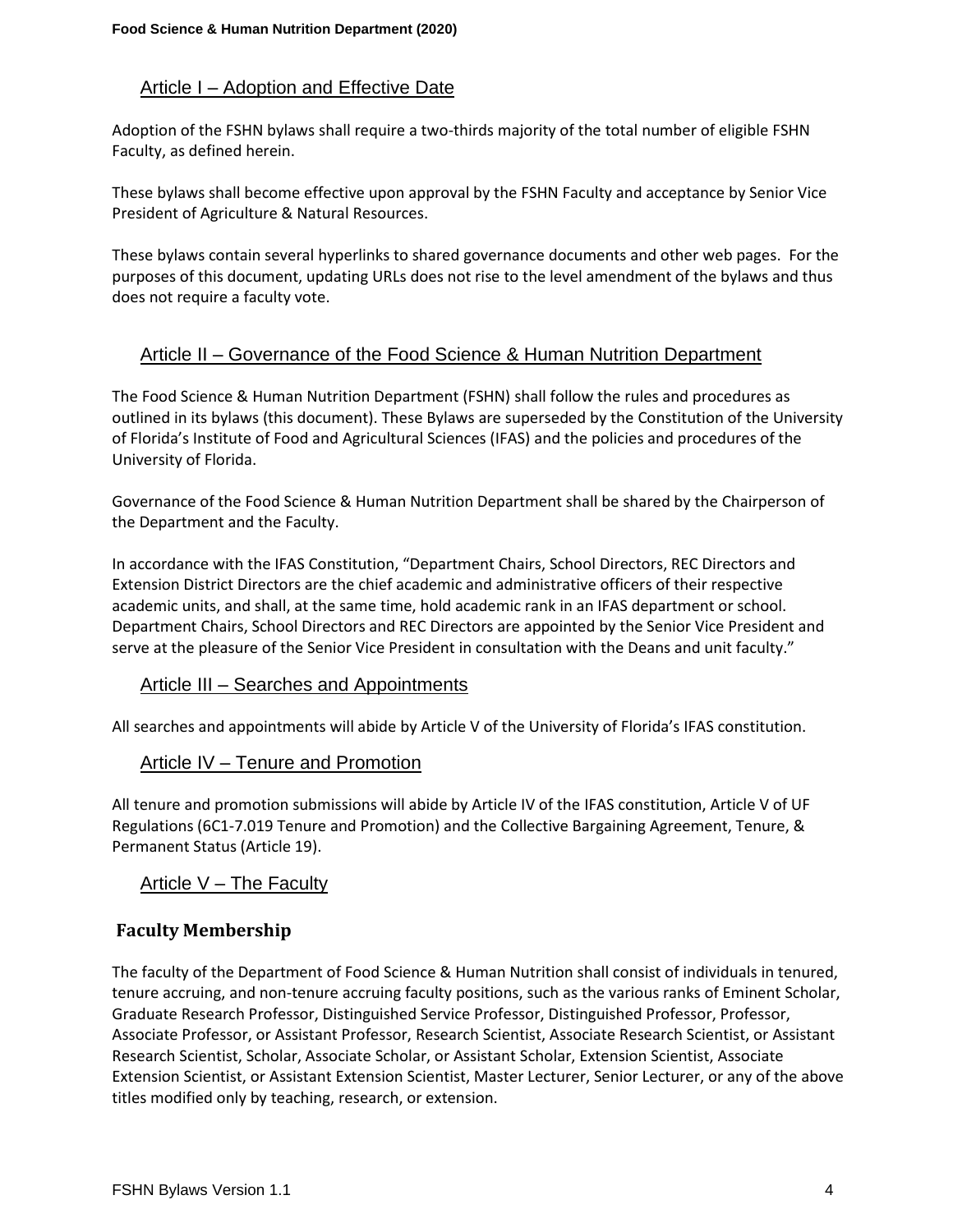Faculty appointments of fully retired faculty members are negotiated with the FSHN Chair on an individual basis, subject to approval by a 2/3 majority vote of eligible faculty. Faculty Rights

Faculty have all of the rights and privileges granted to them by [University of Florida](http://www.generalcounsel.ufl.edu/downloads/Constitution.pdf) Constitution and the [IFAS Constitution,](http://faculty.ifas.ufl.edu/assembly/IFAS_Constitution.pdf) including:

The right to know the expectations of their job assignment and how they will be evaluated

The right to assemble without limitations to discuss issues of concern

The right to open academic discourse without fear of retribution.

### <span id="page-4-0"></span>**Faculty Responsibilities**

Faculty have all of the responsibilities expected of them by the [University of Florida Constitution](http://www.generalcounsel.ufl.edu/downloads/Constitution.pdf) and the [IFAS Constitution,](http://faculty.ifas.ufl.edu/assembly/IFAS_Constitution.pdf) including:

Carrying out the service missions of IFAS and reporting annually on their progress toward meeting their goals to the department chair or director

Designing and implementing the curricula of the college, schools, departments, programs, and other units within the IFAS

Contributing to the governance of the IFAS, the schools, the departments, and other units within the College

Serving on Faculty Senate, IFAS, and other University committees

Following IFAS and unit procedures and providing requested accountability documents in a timely manner"

"Faculty members must fulfill their responsibilities to society, their professions and professional societies, and the University by manifesting professional and scholarly competence."

# <span id="page-4-1"></span>**Faculty Voting Eligibility**

Only faculty that are defined by their title as tenured or tenure-track or are state- funded lecturers, senior lecturers, or master lecturers are considered eligible voting faculty. Faculty Grievance Procedures

The Department will follow the grievance procedures specified by the Regulations of th[e University of](http://regulations.ufl.edu/chapter7/7041.pdf)  [Florida 6C1-7.041,](http://regulations.ufl.edu/chapter7/7041.pdf) Methods for Review and Resolution of Faculty Grievances, and by [Faculty Senate](http://www.generalcounsel.ufl.edu/downloads/Bylaws.pdf)  [Bylaw 7,](http://www.generalcounsel.ufl.edu/downloads/Bylaws.pdf) Procedures of the Faculty Senate Committee on Academic Freedom, Tenure, Professional Relations and Standards.

# <span id="page-4-2"></span>Article VI - Department Chair Responsibilities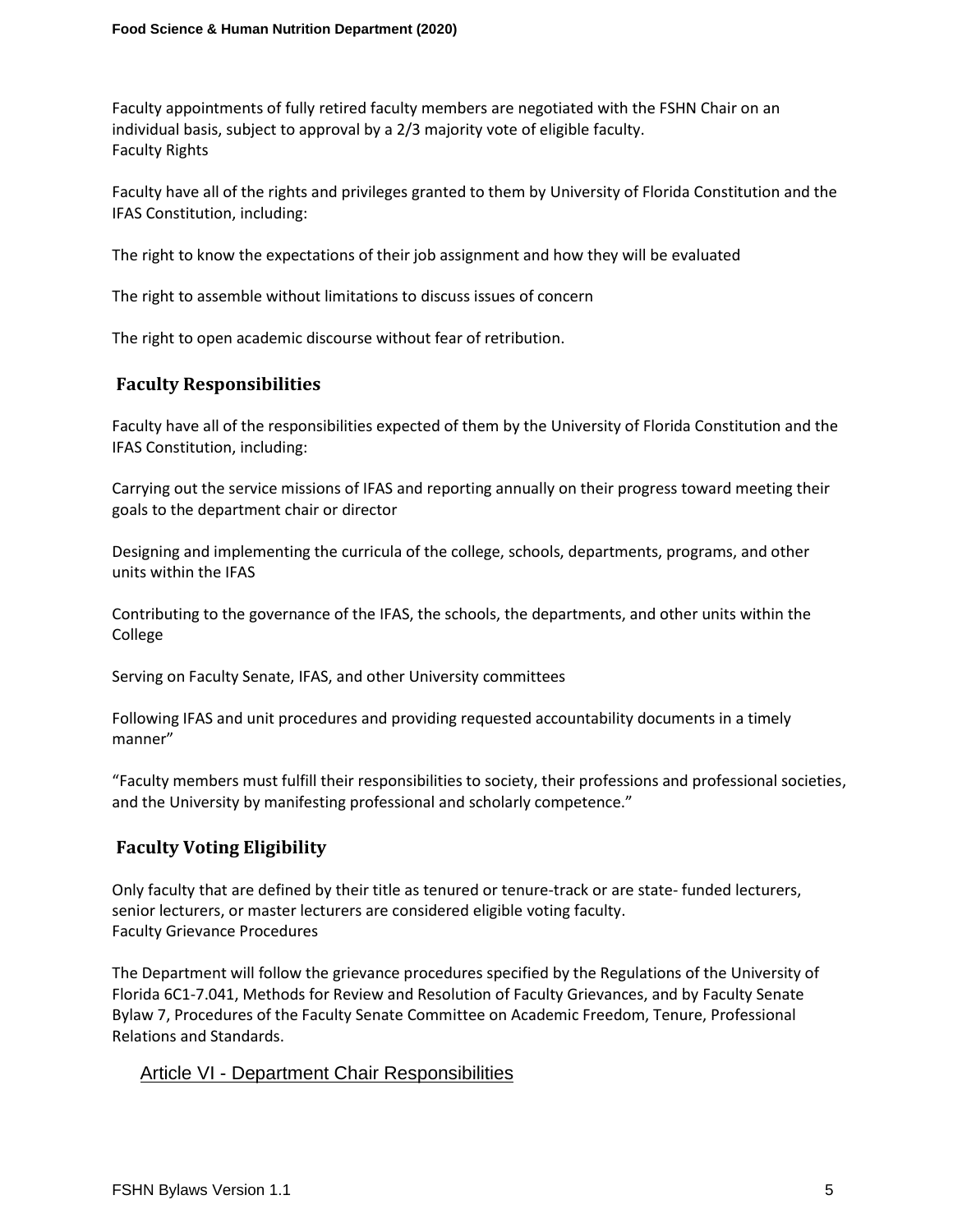Appointed by the Senior VP for Agriculture & Natural Resources, the Chair serves as chief executive and administrative officer of the Department.

In addition to setting financial planning & policy, performing faculty and departmental staff evaluations, day-to-day supervision of departmental operations, the Chair is expected to sustain a curriculum of teaching, research, and extension as a faculty function as time allows.

The Chair is responsible to the:

[Senior Vice President](http://vp.ifas.ufl.edu/) for the administration and operations and to the [Research,](http://research.ifas.ufl.edu/) [Teaching,](http://cals.ufl.edu/cals_solutions/barrick.shtml) an[d Extension](http://extadmin.ifas.ufl.edu/staff/ferrer_millie.shtml) Deans for programmatic issues. Additionally, the Chair is expected to operate with faculty input.

On an annual basis, the Chair will convene a meeting of the department faculty to discuss the successes and shortcomings of the last academic year and set goals of the unit for the next and future years. Items for discussion shall include, but not be limited to:

Operating budget of the unit

Income and expenses

A summary of the permanent endowments within the University of Florida Foundation and SHARE report regarding the receipt of grants and research contracts, in accordance with the IFAS Constitution, Section 3(A).

### <span id="page-5-0"></span>Article VII – Governance Committees

FSHN faculty participate directly in the governance of the department primarily through service on governance committees. Each governance committee consists of a governance committee chair and at least one other faculty or staff member.

As of February 2020, governance committees within the Food Science & Human Nutrition Department are the:

#### <span id="page-5-1"></span>**Internal Advisory Committee**

Provides informal, ad hoc guidance to the Chair on a wide-ranging number of department related issues, including administrative and operation issues.

#### <span id="page-5-2"></span>**Graduate Committee**

Responsible for policies and procedures related to graduate students and graduate studies; recommends to department chair assistantships and scholarships; reviews and revises graduate courses before submission to the College of Agriculture & Life Sciences (CALS) curriculum committee.

#### <span id="page-5-3"></span>**Undergraduate Committee**

Responsible for policies and a procedure related to undergraduate students and undergraduate studies; recommends enhancements and improvements to the undergraduate curriculum; reviews and revises undergraduate courses before submission to CALS curriculum committee; evaluation of learning compacts and recommends to department chair the awardees of departmental scholarships.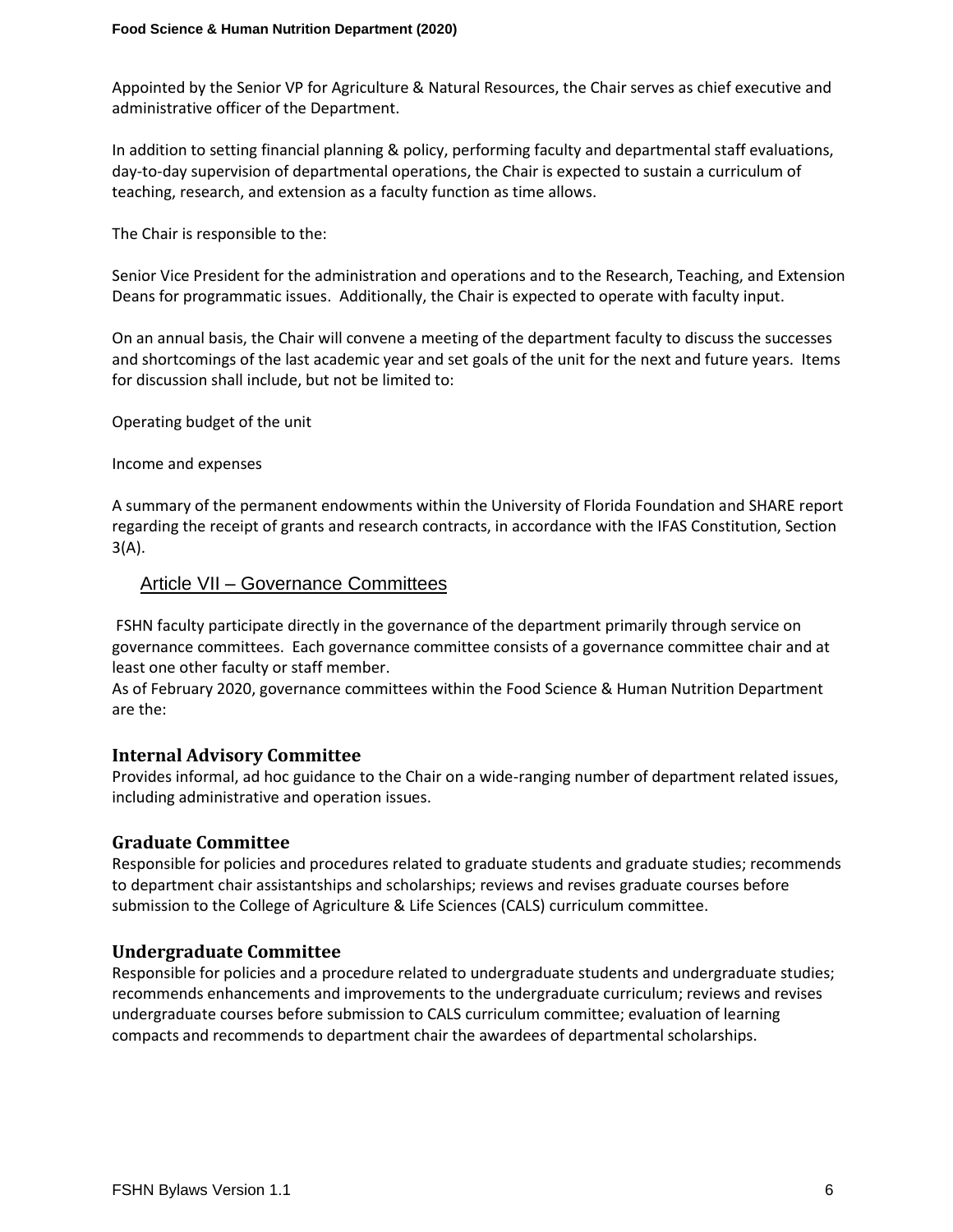### <span id="page-6-0"></span>**Extension Committee**

Administers the extension program in FSHN; promotes Extension programs internally within FSHN and IFAS and externally to clientele; provide general support in meeting reporting requirements; preparing reports as needed; reports regularly in department faculty meetings; requests updates to extension portion of web page.

### <span id="page-6-1"></span>**Administrative and Operations Committee**

- An ad hoc committee that is called to meet as needed to discuss administrative and operation issues.

#### <span id="page-6-2"></span>**Safety Committee**

An ad hoc committee that is called to address issues regarding safety.

### <span id="page-6-3"></span>**Social Committee**

An ad hoc committee that is called as needed to identify and plan social activities.

#### <span id="page-6-4"></span>**Awards Committee**

An ad hoc committee that is called as needed to provide assistance in nominating and preparing supporting documentation for faculty, staff and student awards. The Awards Committee will interact with the Associate Dean of Research each semester.

### <span id="page-6-5"></span>**Mentoring Committees**

The Department Chair will select a mentor or mentors for any untenured or newly appointed non-tenure accruing faculty member in consultation with the faculty member. At the end of the new faculty member's first year, the new faculty member and the Department Chair should discuss the relationship with the mentor(s) and whether a new mentor or mentors might be more appropriate. Where appropriate, the Department Chair should give strong consideration to the preference of the new faculty member. This assessment should be provided orally to the new faculty member, and he/she should be given opportunity to respond and for the assessment to be modified as a result of this meeting if appropriate. The Department Chair and the mentor (or mentoring committee) should also meet to discuss the progress of the new faculty member on an annual basis.

#### <span id="page-6-6"></span>**Peer Observation for Teaching Assessment Committees**

FSHN Department policies for faculty peer observation follow CALS guidelines [CALS Council on Teaching Enhancement and Innovation (7-15-15)] and require at least one peer observation prior to the third-year review and a second observation prior to tenure and promotion to associate professor. In addition, at least one peer observation should be completed before submitting the dossier for promotion to professor. Peer observation committees should include 3 faculty members selected in conjunction with the Department Chair, with one faculty member in IFAS but external to the FSHN Department. It is recommended that all courses should be assessed twice before the three-year review. And twice before tenure and/or promotion; an assessment completed within 7 years; for non-tenure every 5 years.

# <span id="page-6-7"></span>Article VIII – Meeting Rules of Order

Conduct of motions at faculty and committee meetings shall follow Robert's Rules of Order (Revised), except as modified by a 2/3 majority vote of eligible faculty members.

# <span id="page-6-8"></span>Article IX – Faculty Meetings